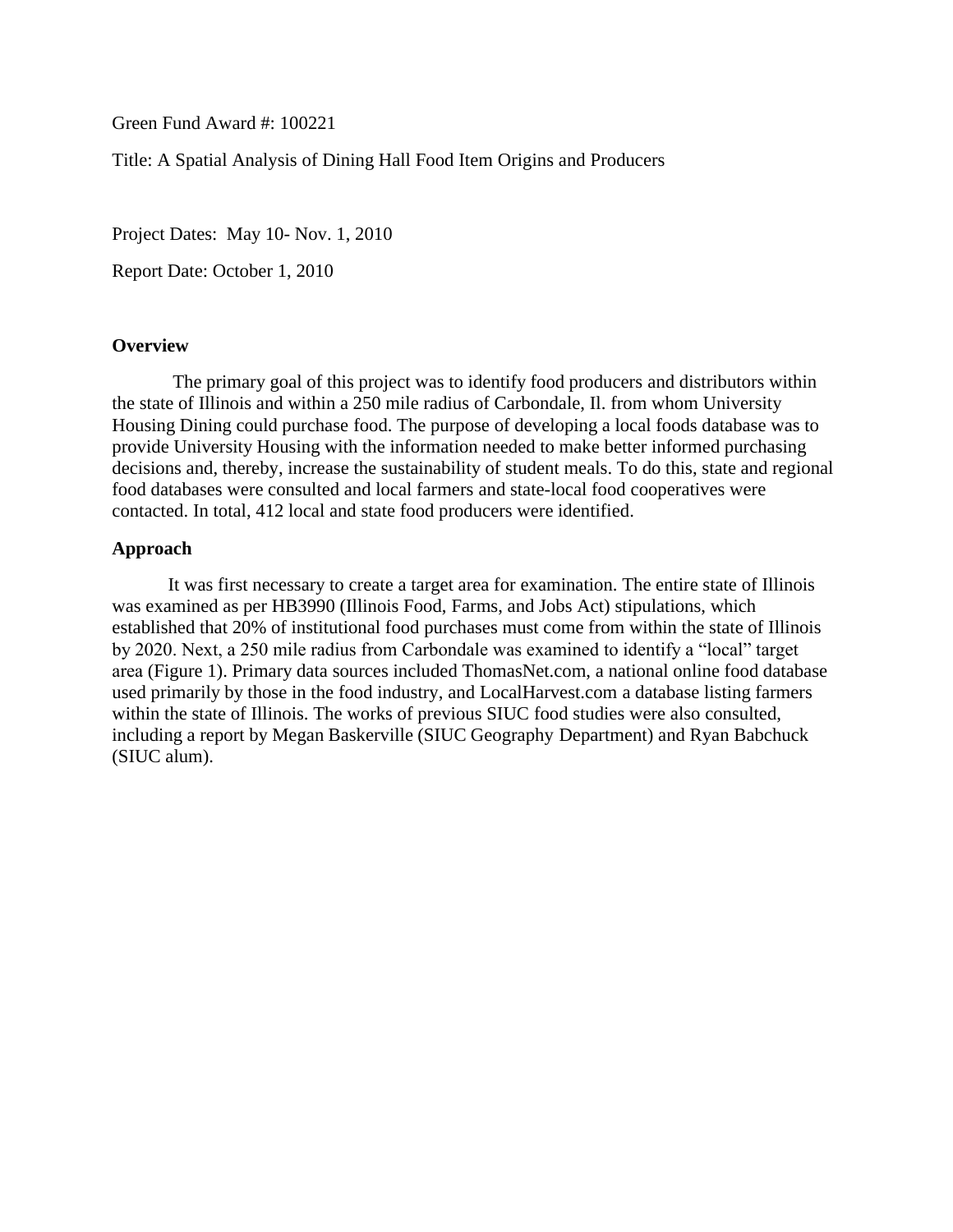Other producers and farms were found by consulting local food advocates within Carbondale including Lynn Waters, the Carbondale Neighborhood Food Cooperative, and Carbondale Food Works (specifically, Jerry Bradley and Dana Carver).

# **Limitations**

Throughout the course of this project, some limitations and challenges presented themselves. The largest limitation throughout was evaluating whether or not a producer within the target areas was applicable to University Housing Dining Purchases. Some major food product producers within the region and state did not offer products required by SIUC purchasers. At other times, producers or farmers were unable or unwilling to sell through a food purchasing unit such as US Foods, which is used by SIUC University Housing Dining. Finally, some farms and businesses listed on various databases consulted were no longer in operation. To overcome these three limitations, each farmer or food producer was contacted directly, though some were unable to be contacted. The intent was to achieve the most detailed and accurate information possible. Although this was also the most time-consuming portion of the project, it was vital to develop a spreadsheet tailored to the needs of SIUC Dining. Furthermore, many valuable contacts were made through this process, and records of those conversations specifically, date, form of communication and discussion notes—were included within the spreadsheets to be reference at a later date and to prevent unnecessary and inefficient repeats of those contacts.

Finally, many argue that local food options are not feasible for large institutions due to perceived higher costs. However, HB3990 allows state institutions to bid up to 10% higher for foods purchased within the state of Illinois when using a purchasing service (such as U.S. Foods). This provision should help defray any potential budget limitations. This economic analysis, however, was outside the scope of this study.

## **Results**

This study identified 254 available food producers for SIU Dining purchases within a 250 mile radius of Carbondale. An additional 158 food producers are located within the state of Illinois and are available for SIU dining purchases. A copy of the spreadsheets submitted to University Housing is available upon request.

It was found that nearly all fresh or frozen vegetable options in the dining halls could be replaced with local produce or state grown and packaged produce. Local replacements for other staple food items (e.g., foods used daily within the dining halls) were also found, showing an opportunity for year-round and day to day emission reduction for meals within the dining halls.

## **Sustainability Impacts**

The use of certain staple foods items such as potatoes were further analyzed to demonstrate potential sustainability impacts. Currently, SIUC purchases whole potatoes and French-fry style cut potatoes from two main locations, Rigby, Idaho and Aroostook County, Maine. Comparable local producers were found in Charleston, Missouri and St. Anne, Illinois.

Approximately two-hundred and ten pounds of potatoes are served at one meal in Trueblood dining hall. Chopped and frozen potato items, such as French-fries, needed for one